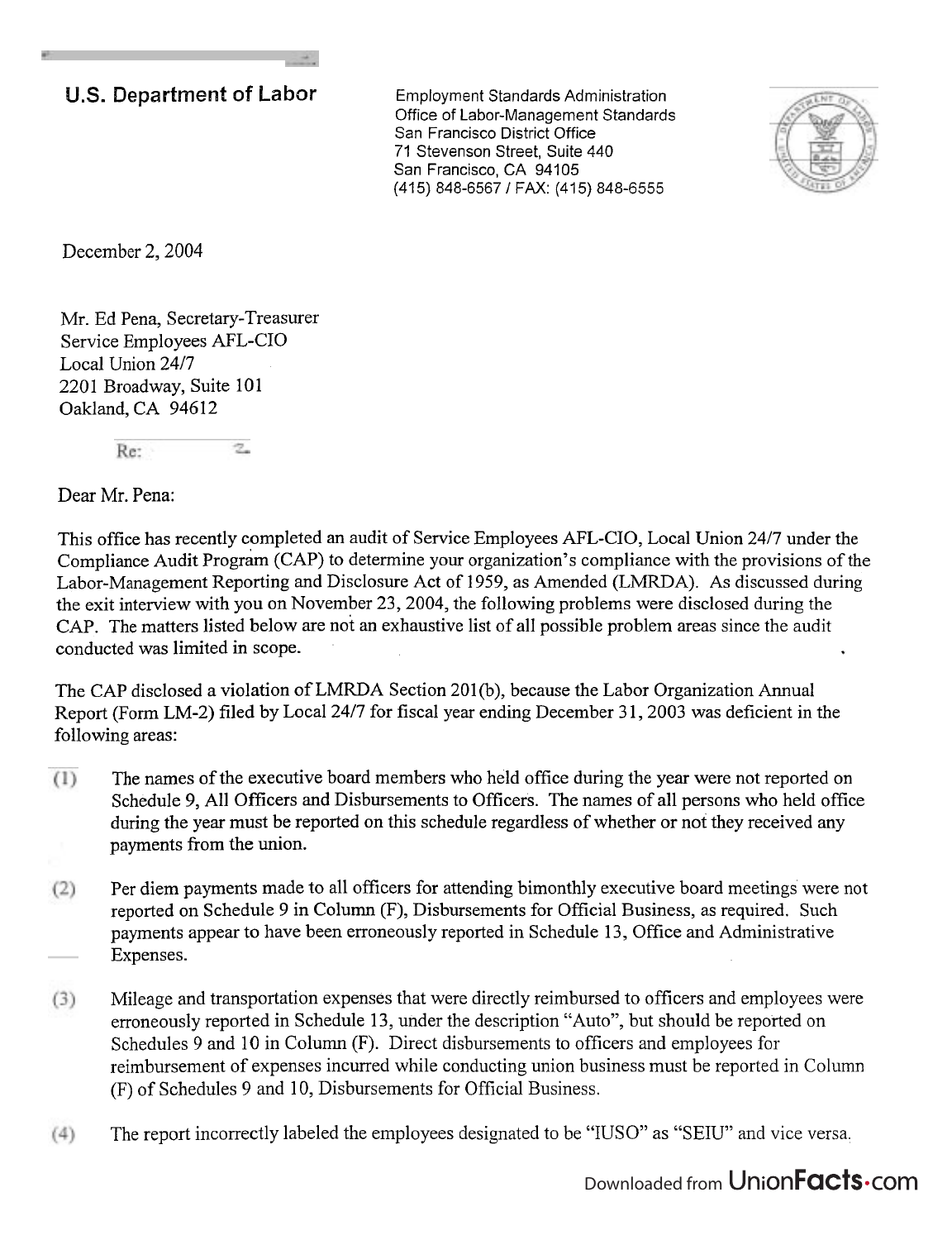$(5)$ The description "Office Expenses", entered into Schedule 13, Office and Administrative Expenses, on the 2003 LM-2 in the amount of \$82,506 is not sufficient for such a large amount. The union's CPA,  $\cdot$   $\rightarrow$ C $\cdot$ Expenses" is a catch-all category for all office and administrative expenses that do not belong in the other entries on Schedule 13. This entry should be broken out into more detailed categories, similar to the other more descriptive entries on Schedule 13.

**Contractor** 

u liftu

ms.

Although relatively small in amount, the description "Outside Services", entered into  $(6)$ Schedule 13, Office and Administrative Expenses in the amount of \$3,342 is too vague and does not sufficiently describe the purpose for these disbursements.

As Local 2417 already filed an amended 2003 LM-2 report to consolidate the IUSO and SEIU Local 2417 reports initially submitted for 2003 and the deficiencies discussed above were not highly significant, I am not requiring another amended report be filed for 2003. However, as agreed, your union will properly report the deficient items on all future reports filed with this agency.

Although the audit covered fiscal year ending December **3** 1,2003, it revealed that Form LM-2 filed by Local 24/7 for the prior year, fiscal year ending December 31, 2002, was filed on behalf of IUSO only, and did not include SEIU Local 2417. SEIU Local 2417 submitted a separate Form LM-3 for fiscal year ending December 31, 2002, but it was missing a file number and was not accepted as a result of such deficiency. As DOL later determined IUSO and SEIU Local 2417 to be the same entity, one consolidated LM-2 report must be submitted under the file number 000-049 for fiscal year ending December 31,2002, as was properly filed for fiscal year ending December 31, 2003 (upon DOL's request). The electronic forms software and instructions were provided to you during the exit interview. As we agreed, a consolidated, amended IUSO/SEIU Local 24/7 LM-2 report for fiscal year ending December 31, 2002 will be submitted to this office at the above address by December 23,2004. When you file the corrected report, please make sure to check "amended" in block 3 (a) of the form. Before mailing, review the report thoroughly to be sure it is complete, accurate, and signed properly with original signatures.

The audit also revealed a violation of LMRDA Section 502 (Bonding), which requires that the union's officers and employees be bonded for no less than 10% of the total funds handled by those individuals or their predecessors during the preceding fiscal year. Local 2417's officers and employees are currently bonded for \$75,000, but they must be bonded for at least \$140,000. The union should obtain adequate bonding coverage for its officers and employees immediately. Please provide proof of bonding coverage to this office as soon as adequate coverage has been obtained.

Lastly, LMRDA Section  $201(a)$  requires that unions submit a copy of their current constitution and bylaws with their LM report when bylaw changes are made. As Local 2417 amended its constitution and bylaws in 2004, please remember to file a copy of such amended constitution and bylaws with Local 24/7's LM-2 report for fiscal year ending December 31, 2004.